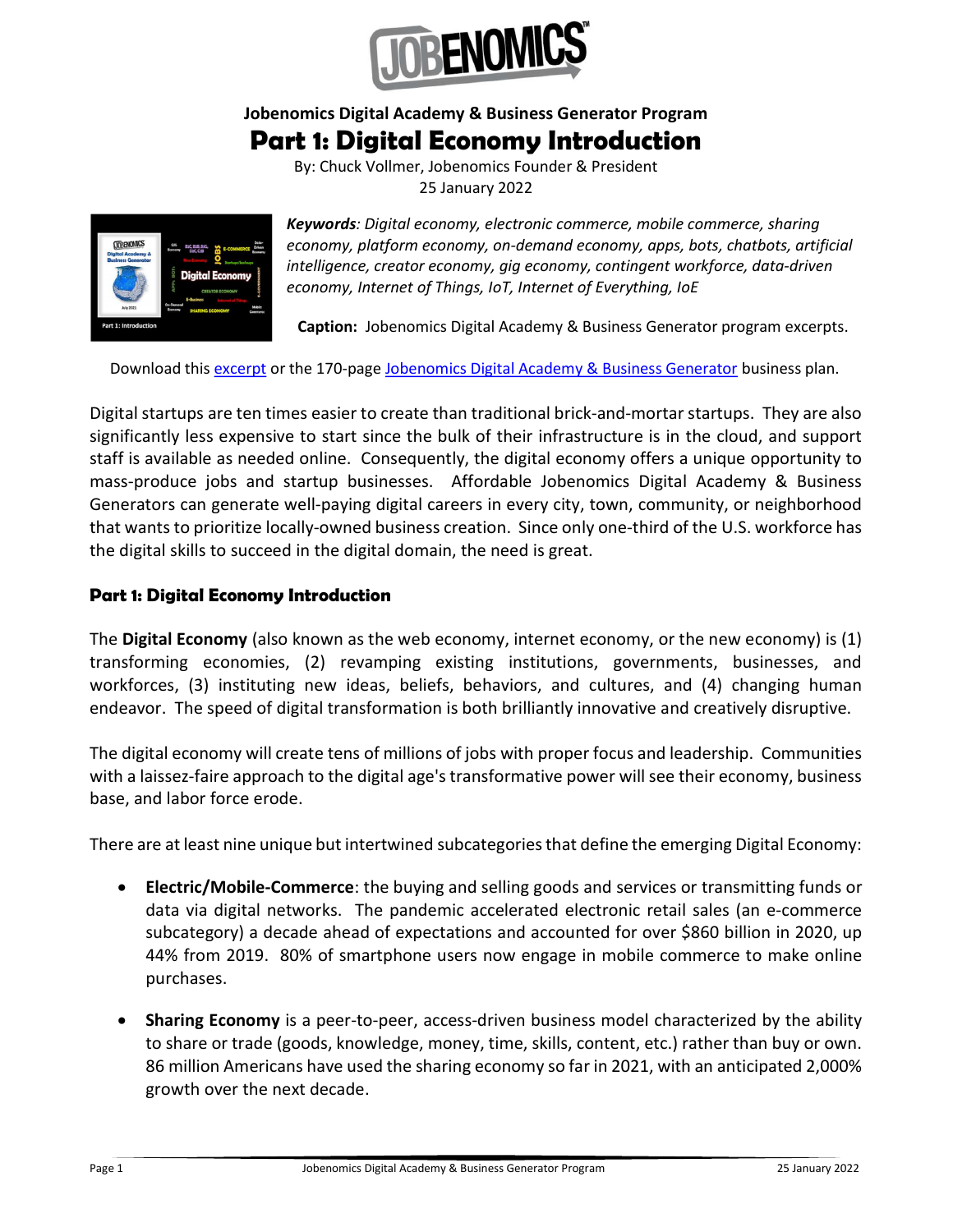

- On-Demand Economy: a business model where consumer demand is satisfied by near real-time provisioning of goods and services. 22 million U.S. users. Worldwide the on-demand economy should exceed \$1 trillion in 2021, accelerated by increased usage (pandemic related) of online entertainment, next-day delivery, and meals-to-go.
- App/Bot/AI Economy refers to the range of economic activity surrounding intelligent webbased applications. Apps (applications) are the digital interface through which we live, work, play, and the primary way we engage with media, brands, and ultimately with each other. A bot, also known as a web robot, an internet chatbot, or simply bot, is an interactive, artificial intelligence-driven software application that runs automated tasks or simulates a conversation to deliver text-, voice- or video-based information via a networked device. Artificial intelligence (AI) is the intelligence exhibited by machines or software that can do things typically done by people. AI economy impact is estimated at 14.5% of U.S. GDP (\$3.7 trillion) by 2030.
- Platform Economy encompasses DTR-enabled social, business, and government activities. A platform (network) business model creates value by facilitating exchanges between interdependent groups, usually consumers and producers. Retail (pipe model) stores give way to e-retailing (platform model). For example, healthcare is now emphasizing outpatient and telemedicine (platform) services in addition to inpatient (pipe) care. The Platform Economy is also a network platform business model where mega-technology corporations exploit network effects to garnish greater and greater influence and control of significant segments of society and the global economy. The top-5 U.S. tech firms (Apple, Microsoft, Amazon, Alphabet/Google, and Facebook) market value is over \$8.4 trillion, around 300% more than India's economy, which supports 1.4 billion people.
- Creator Economy entails earning income from making and distributing online content. With the advent of streaming video, online entertainment, social media, and video sharing, new and fresh forms of content are in high demand. The number of new content producers has skyrocketed with new smartphone video technology and inexpensive and high-quality mobile action cameras (e.g., GoPro). The fledgling Creator Economy (paid) consists of more than 50 million independent content creators, curators, and community builders, including social media influencers, bloggers, videographers, and technology providers, of which 2 million are full-time professionals. These statistics do not include content creators that work for the established television, film, and streaming service industries—a huge source of business and jobs for these independent creators.
- Gig/Contingent Workforce Economy is an environment where temporary positions are common, and organizations contract with independent workers for short-term engagements. The Gig/Contingent Workforce Economy is creating an employment landscape that provides an opportunity for workers in the future economy where part-time and temporary workers outnumber full-time workers with standard workforce agreements. The gig/contingent workforce soon will be the dominant (50%) form of labor in the United States based on (1) the emerging digital economy, (2) revolution in digital and network technologies, (3) automation of manual and cognitive jobs, (4) shift from full-time to task-oriented labor, and (5) cultural differences of new labor force entrants.